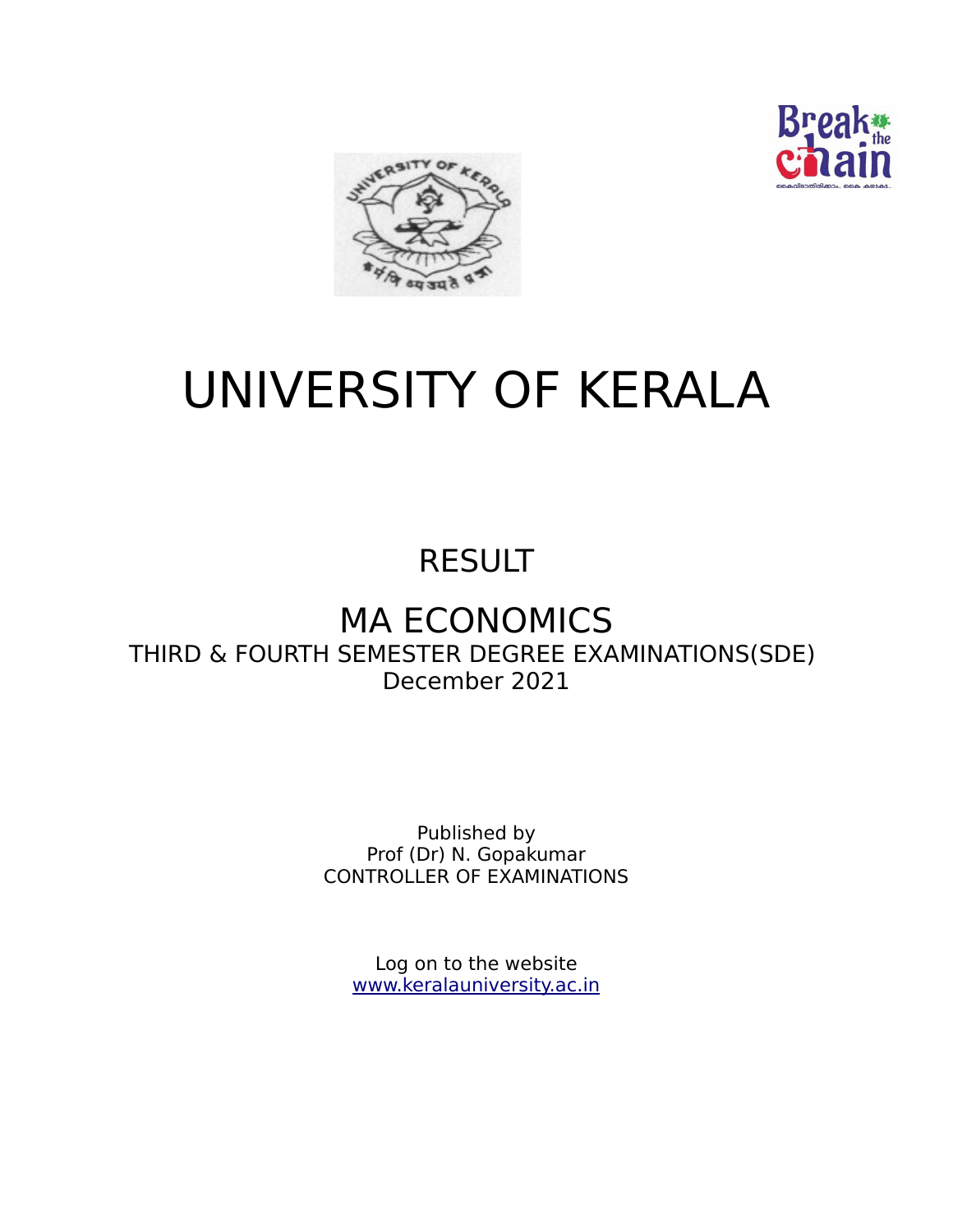## **UNIVERSITY OF KERALA**

No. EG IV/2022 Thiruvananthapuram, Dated : 03/ 06/2022

## **SYNDICATE - IN - CIRCULATION**

The result of candidates at the Third& Fourth Semester M A Economics (SDE 2019 admission & 2017&2018 supplementary) Degree Examination, December 2021 as declared by the Board of Examiners are as given below:

| Name of<br><b>Examination</b>                                                     | No.<br><b>Registered</b> | No.<br><b>Appeared</b> | No. of<br>Passed | $%$ of<br><b>Pass</b> |
|-----------------------------------------------------------------------------------|--------------------------|------------------------|------------------|-----------------------|
| Third Semester M A Economics<br>(SDE) Degree Examination<br>December 2021         | 211                      | 191                    | 108              | 56.54%                |
| <b>Fourth Semester M.A Economics</b><br>(SDE) Degree Examination<br>December 2021 | 223                      | 198                    | 147              | 74.24 %               |

The results may be approved. It is proposed to publish the results on 03/06/2022.

Sd/-

#### **CONTROLLER OF EXAMINATIONS**

To

#### All Syndicate Members

Copy to:

- 1. P.S. to V.C. / P.V.C.
- 2. P.A. to Registrar/CE
- 3. JR (Exams.)/DR (Exams. IV)
- 4. The Director, SDE.
- 5. PRO/RO/Enquiry
- 7. Stock File/File Copy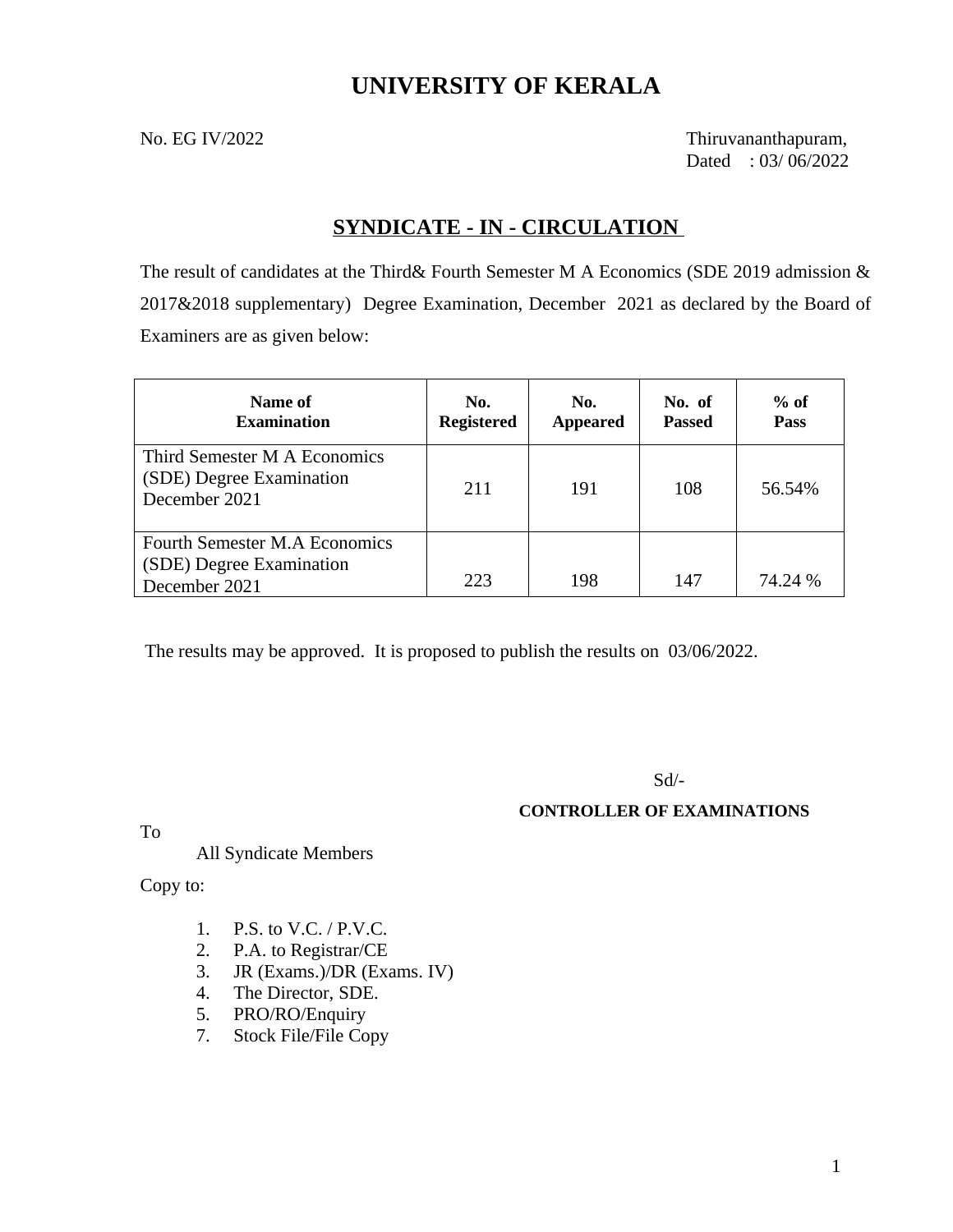## **UNIVERSITY OF KERALA**

## **NOTIFICATION**

The following is the provisional list of successful candidates at the Third and Fourth semester M.A Economics(SDE- 2019 Admission) & Supplementary(SDE- 2017/2018 Admission) Degree Examination held in December 2021.The last date for receipt of application in this office for scrutiny and revaluation will be 10/06/2022.The candidates can make use of draft marklists available in the University website for submitting applications for scrutiny and revaluation.

Sd/-

**CONTROLLER OF EXAMINATIONS**

University Buildings, Thiruvananthapuram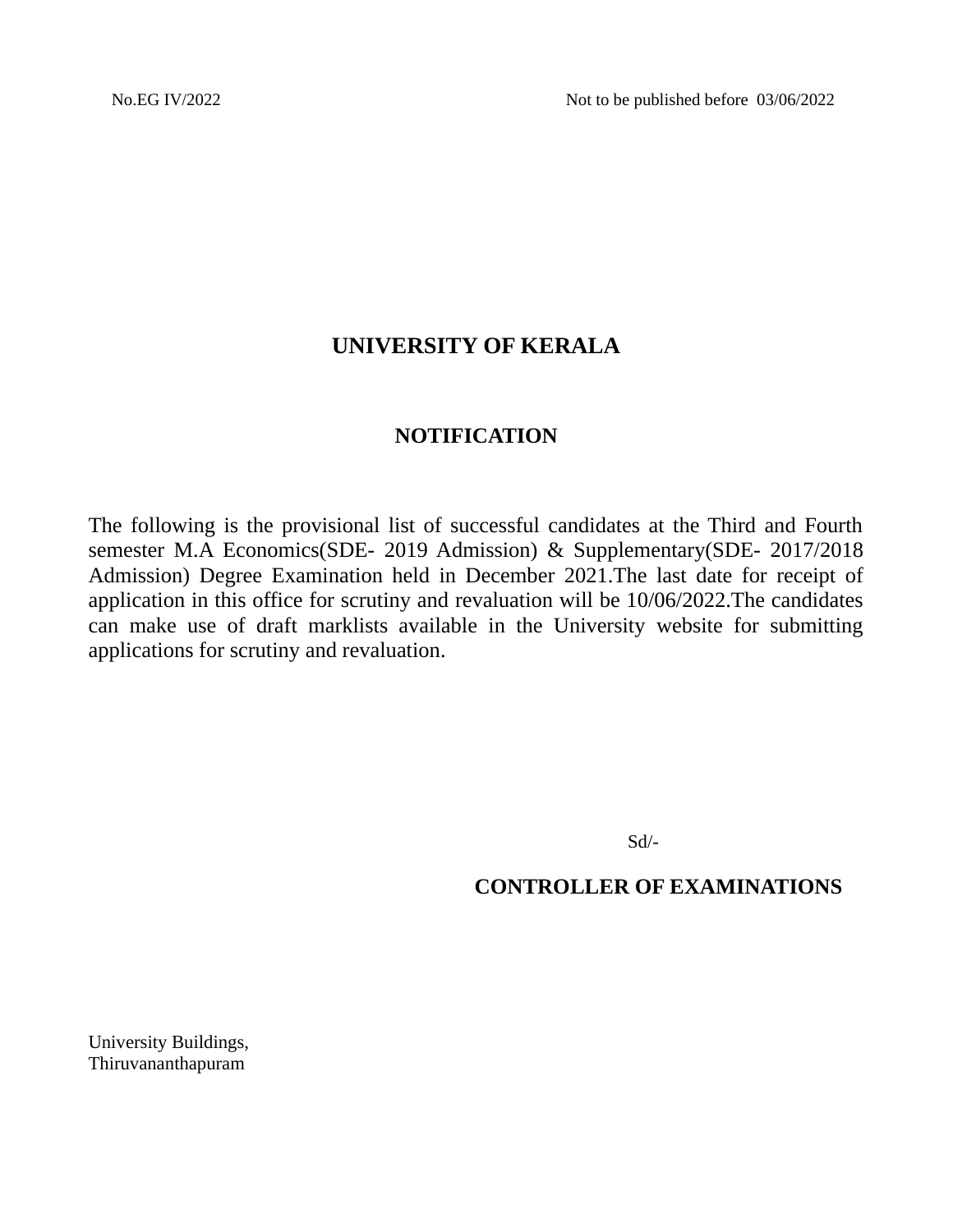#### **College Code:00**

## **SDE Kariyavattom**

#### **M.A.-Economics (830)**

| <b>ALL PASS</b>        |             |             |             |           |
|------------------------|-------------|-------------|-------------|-----------|
| 830191004              | 1005        | 1008        | 1013        | 1017      |
| 1041                   | 1065        | 1066        | 1078        | 1085      |
| 1095                   | 1096        | 1099        | 1117        | 1129      |
| 1131                   | 1132        | 1145        | 1147        | 1158      |
| 1159                   | 1160        | 1169        | 1195        | 1239      |
| 1246                   |             |             |             |           |
| <b>PASSED IN PARTS</b> |             |             |             |           |
| 830191021(2,4)         | 1040(2,3,4) | 1042(2,3,4) | 1043(2,4)   | 1070(4)   |
| 1071(2,3,4)            | 1072(2,4)   | 1079(3,4)   | 1115(4)     | 1130(2,4) |
| 1163(4)                | 1180(2,4)   | 1194(2,3,4) | 1220(2,3,4) | 1229(2,4) |
| 1236(2,4)              | 1247(3,4)   |             |             |           |
|                        |             |             |             |           |

**College Code:02**

## **Govt. Sanskrit College, Thiruvananathapuram**

| M.A.-Economics (830)                             |              |              |              |              |
|--------------------------------------------------|--------------|--------------|--------------|--------------|
| ALL PASS<br>830191006<br>1068                    | 1015<br>1097 | 1031<br>1155 | 1032<br>1171 | 1055<br>1172 |
| PASSED IN PARTS<br>$\overline{830191063(2,3,4)}$ | 1082(2,3,4)  | 1119(2,4)    | 1139(2,4)    | 1185(4)      |
| 1186(4)                                          |              |              |              |              |

**College Code:03**

## **Govt. Arts College, Thiruvananthapuram**

#### **M.A.-Economics (830)**

ALL PASS No Eligible Students

PASSED IN PARTS 830181139(2)

#### **College Code:06**

## **M. G. College, Thiruvananthapuram**

| M.A.-Economics (830)                     |             |             |         |           |
|------------------------------------------|-------------|-------------|---------|-----------|
| ALL PASS<br>830171144                    | 1180        |             |         |           |
| 830181007                                | 1022        | 1118        | 1122    |           |
| 830191014                                | 1022        | 1039        | 1051    | 1054      |
| 1083                                     | 1103        | 1106        | 1113    | 1149      |
| 1188                                     | 1197        | 1199        | 1204    | 1221      |
| <b>PASSED IN PARTS</b><br>830171203(2,3) |             |             |         |           |
| 830181015(3)                             | 1034(2,4)   | 1069(2)     | 1072(2) | 1092(2,3) |
| 1154(2)                                  |             |             |         |           |
| 830191028(2,3,4)                         | 1030(3,4)   | 1125(2,3,4) | 1198(4) | 1201(2,4) |
| 1225(2,3,4)                              | 1234(1,2,4) |             |         |           |
|                                          |             |             |         |           |

**College Code:12**

## **St. Xavier's College, Thumba Thiruvananthapuram**

**M.A.-Economics (830)**

ALL PASS

No Eligible Students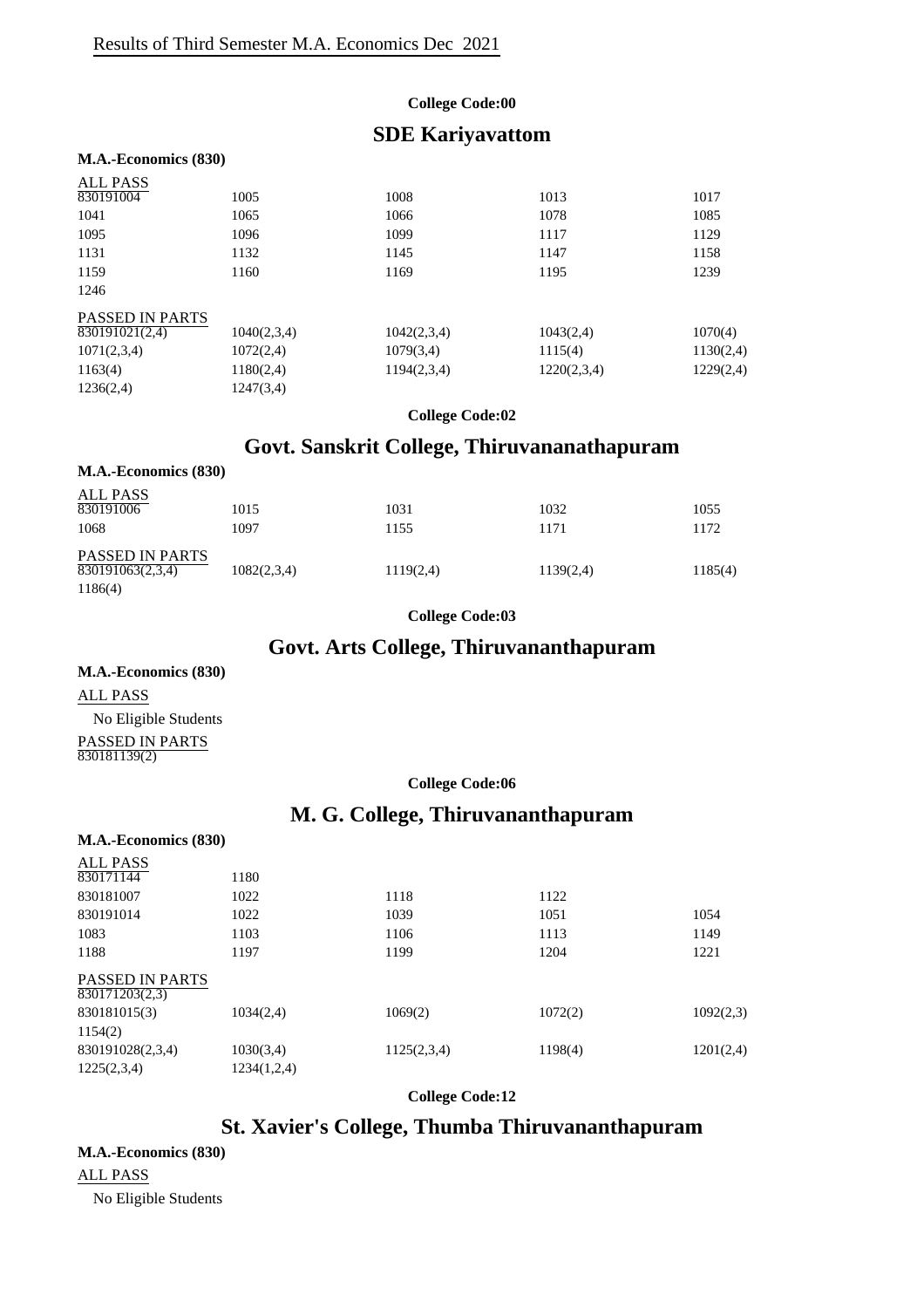#### PASSED IN PARTS

No Eligible Students

#### **College Code:14**

### **National College, Ambalathara**

#### **M.A.-Economics (830)**

ALL PASS  $\frac{122211222}{830191057}$  1059 1061 1141

PASSED IN PARTS  $\frac{11888888111111188}{830191002(2,4)}$  1060(2,4)

**College Code:15**

#### **N.S.S . Neeramankara,Thiruvananthapuram**

#### **M.A.-Economics (830)**

ALL PASS 830191104

PASSED IN PARTS  $\overline{830191062(2,3,4)}$  1202(2,4)

**College Code:17**

#### **V. T. M. N. S. S. College, Dhanuvachapuram**

#### **M.A.-Economics (830)**

ALL PASS 830191037 1050 1143

PASSED IN PARTS  $830181126(2,3)$ 830191107(2,3,4) 1150(2,3,4)

**College Code:18**

#### **Emmanuel College,Thiruvananthapuram**

**M.A.-Economics (830)**

ALL PASS 830191216

#### PASSED IN PARTS

No Eligible Students

**College Code:19**

#### **Christian College, Kattakkada**

#### **M.A.-Economics (830)**

|                                            |           | <b>College Code:22</b> |           |      |
|--------------------------------------------|-----------|------------------------|-----------|------|
| <b>PASSED IN PARTS</b><br>830191026(2,3,4) | 1121(2,4) | 1136(3,4)              | 1165(2,4) |      |
| ALL PASS<br>830191056<br>1173              | 1105      | 1137                   | 1142      | 1166 |

## **A J College of Science and Technology,Thonnakkal,Thiruvananthapuram**

| M.A.-Economics (830)            |             |         |             |           |
|---------------------------------|-------------|---------|-------------|-----------|
| <b>ALL PASS</b><br>830191007    | 1038        | 1084    | 1112        | 1235      |
| PASSED IN PARTS<br>830181106(2) |             |         |             |           |
| 830191020(2,3,4)                | 1102(2,3,4) | 1193(4) | 1219(2,3,4) | 1245(2,4) |

**College Code:27**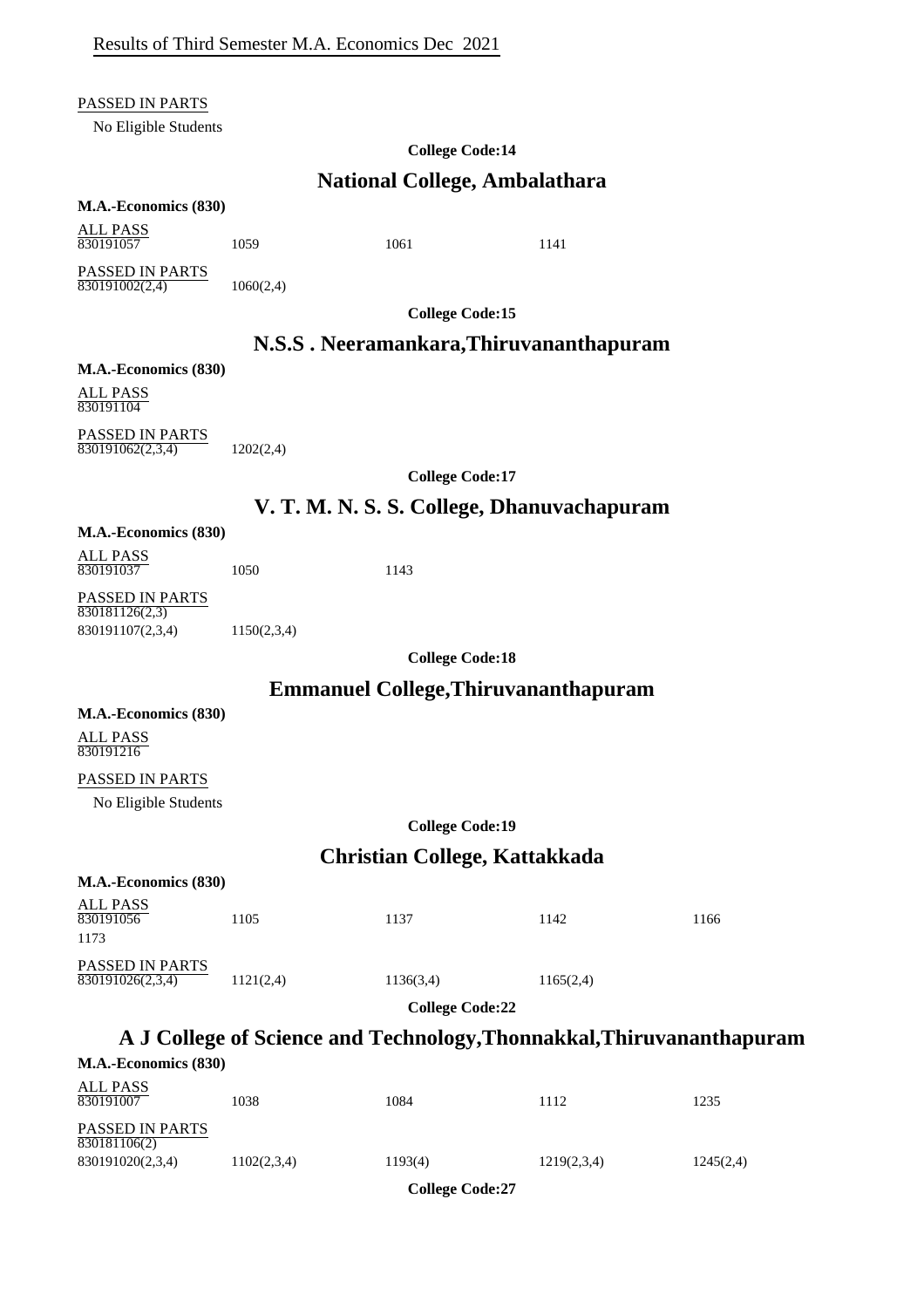|                                                    |                            | <b>S.N. College, Chathanoor</b> |             |             |
|----------------------------------------------------|----------------------------|---------------------------------|-------------|-------------|
| M.A.-Economics (830)                               |                            |                                 |             |             |
| <b>ALL PASS</b><br>830181039                       |                            |                                 |             |             |
| 830191036                                          | 1091                       | 1100                            | 1101        | 1156        |
| 1205                                               | 1207                       | 1209                            | 1210        | 1211        |
| 1212                                               | 1214                       | 1215                            | 1226        |             |
| PASSED IN PARTS<br>830191035(2,3,4)<br>1208(2,3,4) | 1124(4)                    | 1127(2,4)                       | 1164(2,3,4) | 1206(2,3,4) |
|                                                    |                            | <b>College Code:29</b>          |             |             |
|                                                    |                            | S. N. College, Kollam           |             |             |
| M.A.-Economics (830)                               |                            |                                 |             |             |
| <b>ALL PASS</b>                                    |                            |                                 |             |             |
| No Eligible Students                               |                            |                                 |             |             |
| PASSED IN PARTS<br>830171042(2)                    |                            |                                 |             |             |
|                                                    |                            | <b>College Code:34</b>          |             |             |
|                                                    |                            | D.B. College, Sasthamcottah     |             |             |
| M.A.-Economics (830)                               |                            |                                 |             |             |
| <b>ALL PASS</b><br>830181148                       |                            |                                 |             |             |
| 830191018                                          | 1046                       | 1047                            | 1048        | 1074        |
| PASSED IN PARTS<br>830191075(2,3,4)<br>1224(2,4)   | 1076(2,3,4)<br>1237(2,3,4) | 1098(2,3,4)                     | 1167(2,3,4) | 1168(2,4)   |
|                                                    |                            | <b>College Code:42</b>          |             |             |
|                                                    |                            | S. G. College, Kottarakkara     |             |             |
| M.A.-Economics (830)                               |                            |                                 |             |             |
| <b>ALL PASS</b><br>830191019                       | 1027                       | 1069                            | 1093        | 1154        |
| PASSED IN PARTS<br>830191067(2,3,4)                | 1153(2,3,4)                | 1217(4)                         | 1240(3,4)   | 1242(2,3,4) |
|                                                    |                            | <b>College Code:46</b>          |             |             |
|                                                    |                            | S. D. College, Alappuzha        |             |             |
| M.A.-Economics (830)                               |                            |                                 |             |             |
| <b>ALL PASS</b>                                    |                            |                                 |             |             |
| 830171014                                          | 1054                       |                                 |             |             |
| 830181037<br>830191138                             | 1134                       |                                 |             |             |
|                                                    |                            |                                 |             |             |
| PASSED IN PARTS                                    |                            |                                 |             |             |
| No Eligible Students                               |                            |                                 |             |             |
|                                                    |                            |                                 |             |             |
|                                                    |                            |                                 | $Sd$ /-     |             |

## University Buildings CONTROLLER OF EXAMINATIONS

Trivandrum Dated : 03-06-2022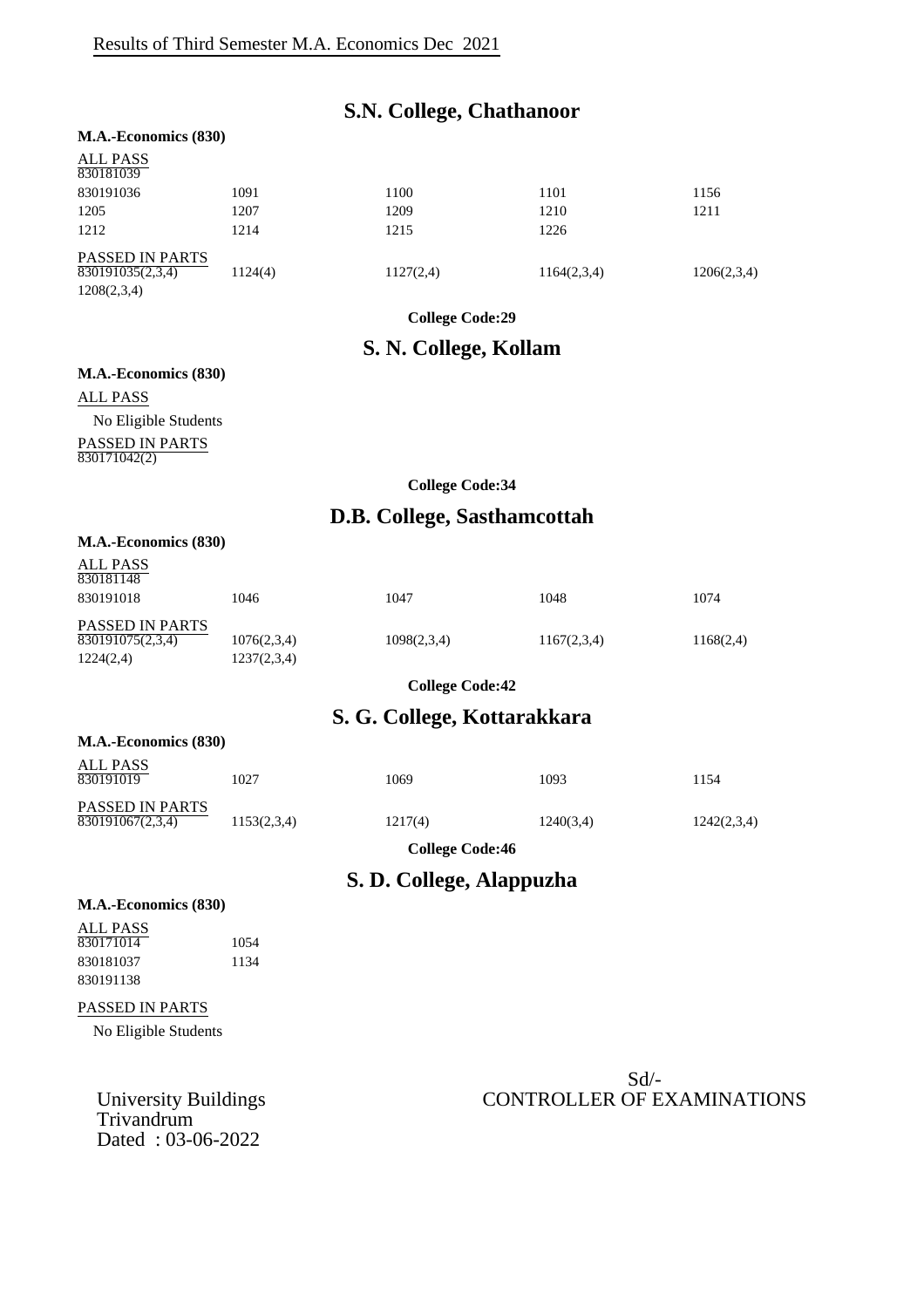#### **College Code:00**

## **SDE Kariyavattom**

| M.A.-Economics (830) |                 |                 |               |             |
|----------------------|-----------------|-----------------|---------------|-------------|
| <b>FIRST CLASS</b>   |                 |                 |               |             |
| 830191004            | 1005            | 1017            | 1041          | 1065        |
| 1066                 | 1078            | 1085            | 1096          | 1129        |
| 1132                 | 1145            | 1147            | 1159          | 1160        |
| 1169                 | 1195            | 1246            |               |             |
| <b>SECOND CLASS</b>  |                 |                 |               |             |
| No Eligible Students |                 |                 |               |             |
| THIRD CLASS          |                 |                 |               |             |
| No Eligible Students |                 |                 |               |             |
| <b>SEMESTER PASS</b> |                 |                 |               |             |
| 830191004            | 1005            | 1008            | 1013          | 1017        |
| 1021                 | 1040            | 1041            | 1042          | 1065        |
| 1066                 | 1070            | 1071            | 1072          | 1078        |
| 1079                 | 1085            | 1095            | 1096          | 1099        |
| 1117                 | 1129            | 1130            | 1131          | 1132        |
| 1145                 | 1147            | 1158            | 1159          | 1160        |
| 1169                 | 1194            | 1195            | 1220          | 1236        |
| 1239                 | 1246            |                 |               |             |
| PASSED IN PARTS      |                 |                 |               |             |
| 830191043(1,2,4,5,6) | 1115(2,3,5)     | 1157(6)         | 1161(2,3,4,5) | 1163(2,3,5) |
| 1180(1,5,6)          | 1229(1,2,3,5,6) | 1247(1,2,4,5,6) |               |             |

**College Code:02**

## **Govt. Sanskrit College, Thiruvananathapuram**

| M.A.-Economics (830)            |               |                        |         |         |
|---------------------------------|---------------|------------------------|---------|---------|
| <b>FIRST CLASS</b><br>830191031 | 1032          | 1055                   | 1068    | 1097    |
| 1155                            | 1171          | 1172                   |         |         |
| <b>SECOND CLASS</b>             |               |                        |         |         |
| No Eligible Students            |               |                        |         |         |
| THIRD CLASS                     |               |                        |         |         |
| No Eligible Students            |               |                        |         |         |
| <b>SEMESTER PASS</b>            |               |                        |         |         |
| 830191006                       | 1015          | 1031                   | 1032    | 1055    |
| 1068                            | 1082          | 1097                   | 1155    | 1171    |
| 1172                            |               |                        |         |         |
| <b>PASSED IN PARTS</b>          |               |                        |         |         |
| 830191063(2,3,4,5,6)            | 1119(2,3,5,6) | 1139(2,3,4,5,6)        | 1185(5) | 1186(5) |
|                                 |               | <b>College Code:06</b> |         |         |

## **M. G. College, Thiruvananthapuram**

| M.A.-Economics (830)                                       |              |              |              |              |
|------------------------------------------------------------|--------------|--------------|--------------|--------------|
| <b>FIRST CLASS</b><br>830191022<br>1113<br>1221            | 1039<br>1188 | 1051<br>1197 | 1083<br>1199 | 1106<br>1204 |
| <b>SECOND CLASS</b><br>830171092<br>830181006<br>830191054 | 1163<br>1007 | 1050         | 1056         | 1093         |

THIRD CLASS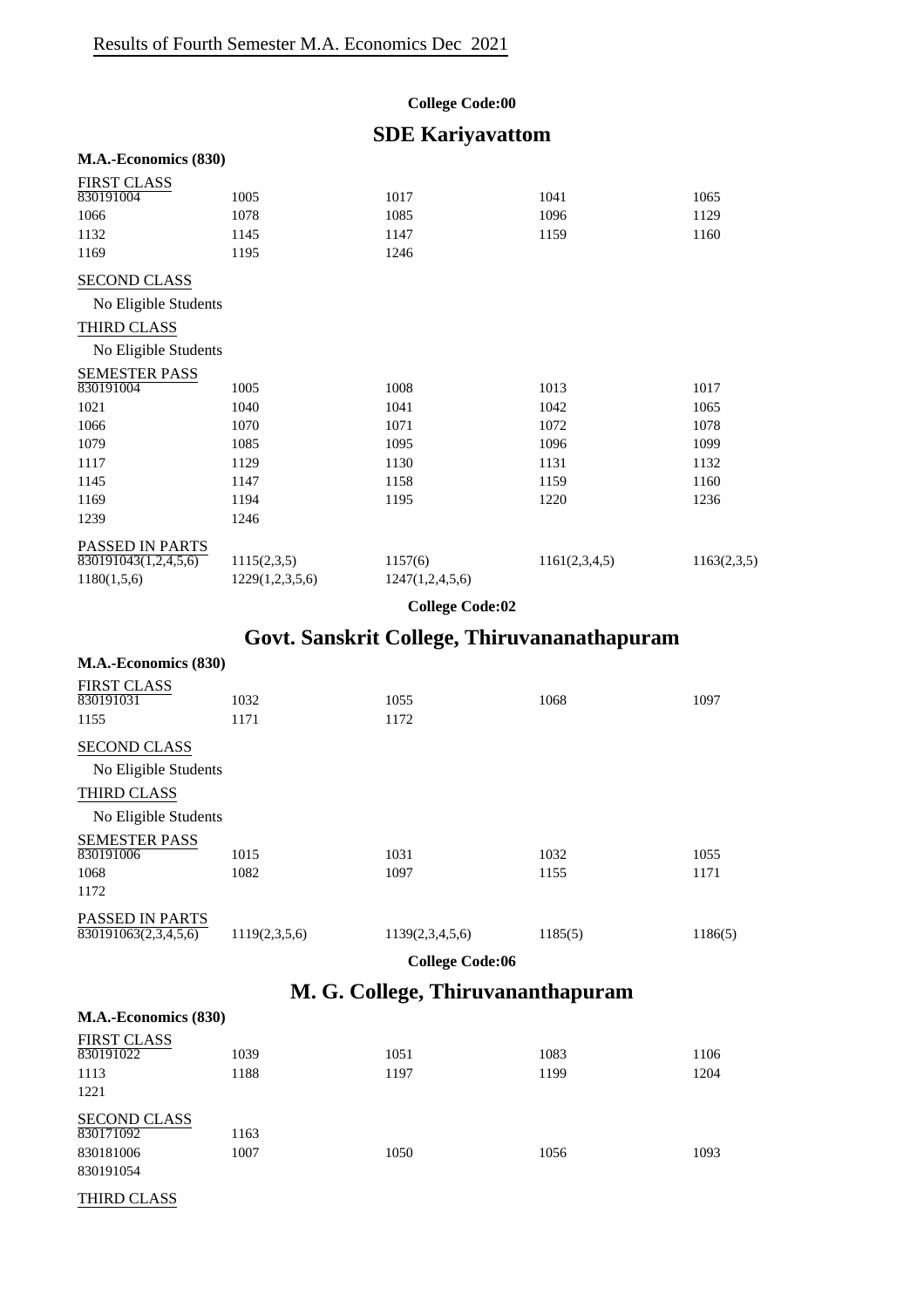| No Eligible Students                     |                 |               |               |           |
|------------------------------------------|-----------------|---------------|---------------|-----------|
| <b>SEMESTER PASS</b>                     |                 |               |               |           |
| 830171092                                | 1163            |               |               |           |
| 830181006                                | 1007            | 1034          | 1050          | 1056      |
| 1057                                     | 1072            | 1090          | 1092          | 1093      |
| 1101                                     | 1122            | 1141          | 1154          |           |
| 830191022                                | 1039            | 1051          | 1054          | 1083      |
| 1103                                     | 1106            | 1113          | 1188          | 1197      |
| 1199                                     | 1201            | 1204          | 1221          | 1234      |
| <b>PASSED IN PARTS</b><br>830171203(1,4) |                 |               |               |           |
| 830181015(3,4)                           | 1069(1,2,4,5)   | 1098(1,5)     | 1118(2,5)     |           |
| 830191028(1,2,3,5,6)                     | 1030(2,3,4,5,6) | 1125(3,4,5,6) | 1149(2,3,5,6) | 1182(5,6) |
| 1198(6)                                  | 1225(2,3,4,5,6) |               |               |           |
|                                          |                 |               |               |           |

#### SUSPECTED MALPRACTICE

830191014

#### **College Code:12**

### **St. Xavier's College, Thumba Thiruvananthapuram**

| M.A.-Economics (830) |                        |
|----------------------|------------------------|
| FIRST CLASS          |                        |
| No Eligible Students |                        |
| SECOND CLASS         |                        |
| No Eligible Students |                        |
| THIRD CLASS          |                        |
| No Eligible Students |                        |
| SEMESTER PASS        |                        |
| No Eligible Students |                        |
| PASSED IN PARTS      |                        |
| No Eligible Students |                        |
|                      | <b>College Code:14</b> |

## **National College, Ambalathara**

| M.A.-Economics (830)                      |      |      |      |      |
|-------------------------------------------|------|------|------|------|
| <b>FIRST CLASS</b><br>830191057           | 1059 | 1061 | 1141 |      |
| <b>SECOND CLASS</b>                       |      |      |      |      |
| No Eligible Students                      |      |      |      |      |
| THIRD CLASS                               |      |      |      |      |
| No Eligible Students                      |      |      |      |      |
| <b>SEMESTER PASS</b><br>830191002<br>1141 | 1057 | 1059 | 1060 | 1061 |
| <b>PASSED IN PARTS</b>                    |      |      |      |      |

No Eligible Students

**College Code:15**

## **N.S.S . Neeramankara,Thiruvananthapuram**

**M.A.-Economics (830)** FIRST CLASS No Eligible Students SECOND CLASS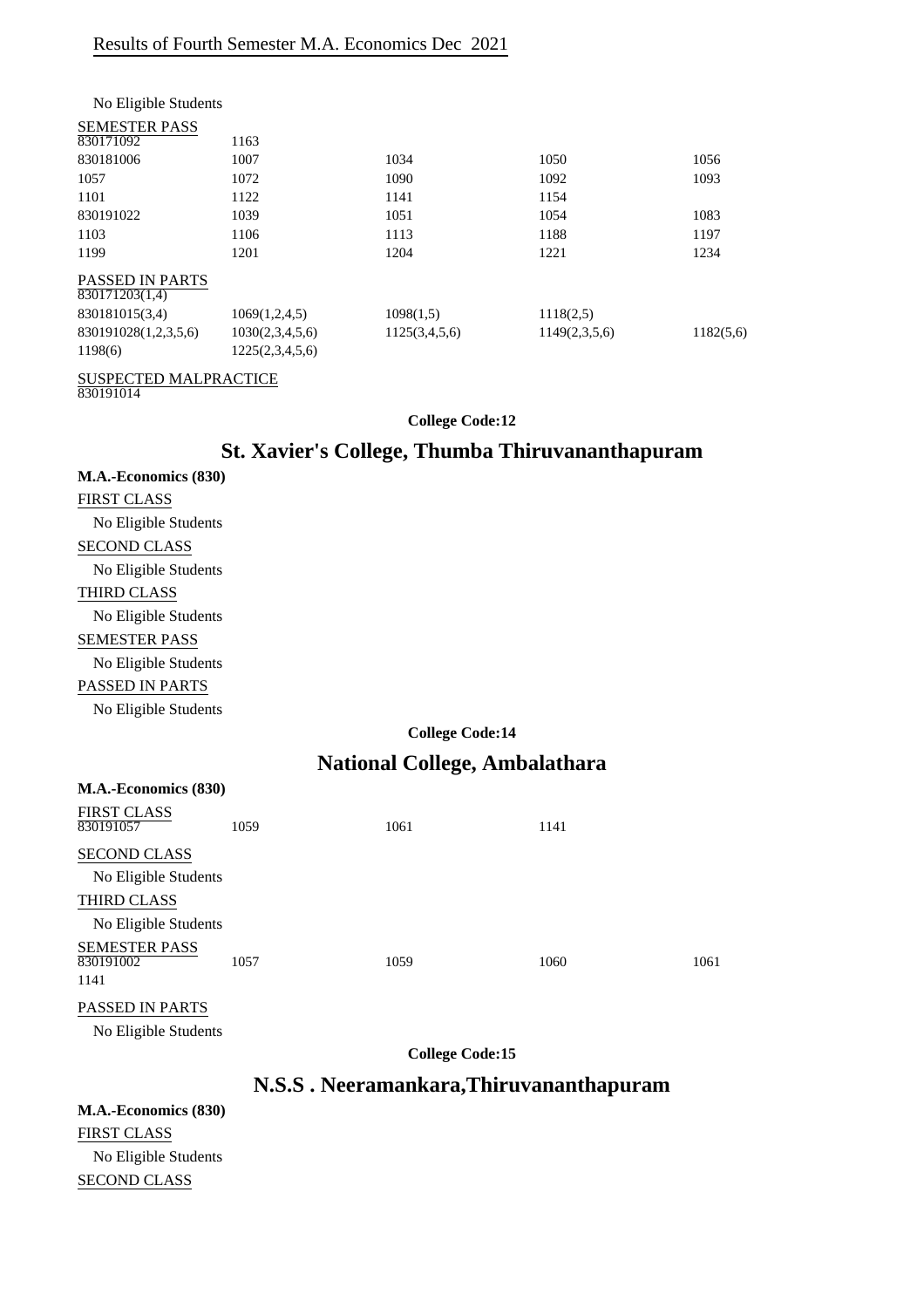No Eligible Students THIRD CLASS No Eligible Students SEMESTER PASS PASSED IN PARTS 830181070 830191062 1104

830181025(4) 830191116(2,4,5,6) 1202(2,3,4,5,6)

**College Code:17**

#### **V. T. M. N. S. S. College, Dhanuvachapuram**

**M.A.-Economics (830)** FIRST CLASS 830191050

SECOND CLASS No Eligible Students THIRD CLASS

No Eligible Students

SEMESTER PASS 830191037 1050 1150

PASSED IN PARTS 830181126(2,4,5) 830191107(2,3,4,5,6) 1143(2,3)

**College Code:18**

## **Emmanuel College,Thiruvananthapuram**

| M.A.-Economics (830)              |
|-----------------------------------|
| <b>FIRST CLASS</b><br>830191216   |
| <b>SECOND CLASS</b>               |
| No Eligible Students              |
| <b>THIRD CLASS</b>                |
| No Eligible Students              |
| <b>SEMESTER PASS</b><br>830191216 |
| <b>PASSED IN PARTS</b>            |
| No Eligible Students              |

**College Code:19**

## **Christian College, Kattakkada**

| M.A.-Economics (830)              |      |      |      |      |
|-----------------------------------|------|------|------|------|
| <b>FIRST CLASS</b><br>830191056   | 1142 |      |      |      |
| <b>SECOND CLASS</b>               |      |      |      |      |
| No Eligible Students              |      |      |      |      |
| THIRD CLASS                       |      |      |      |      |
| No Eligible Students              |      |      |      |      |
| <b>SEMESTER PASS</b><br>830181048 |      |      |      |      |
| 830191026                         | 1056 | 1142 | 1166 | 1173 |
|                                   |      |      |      |      |

PASSED IN PARTS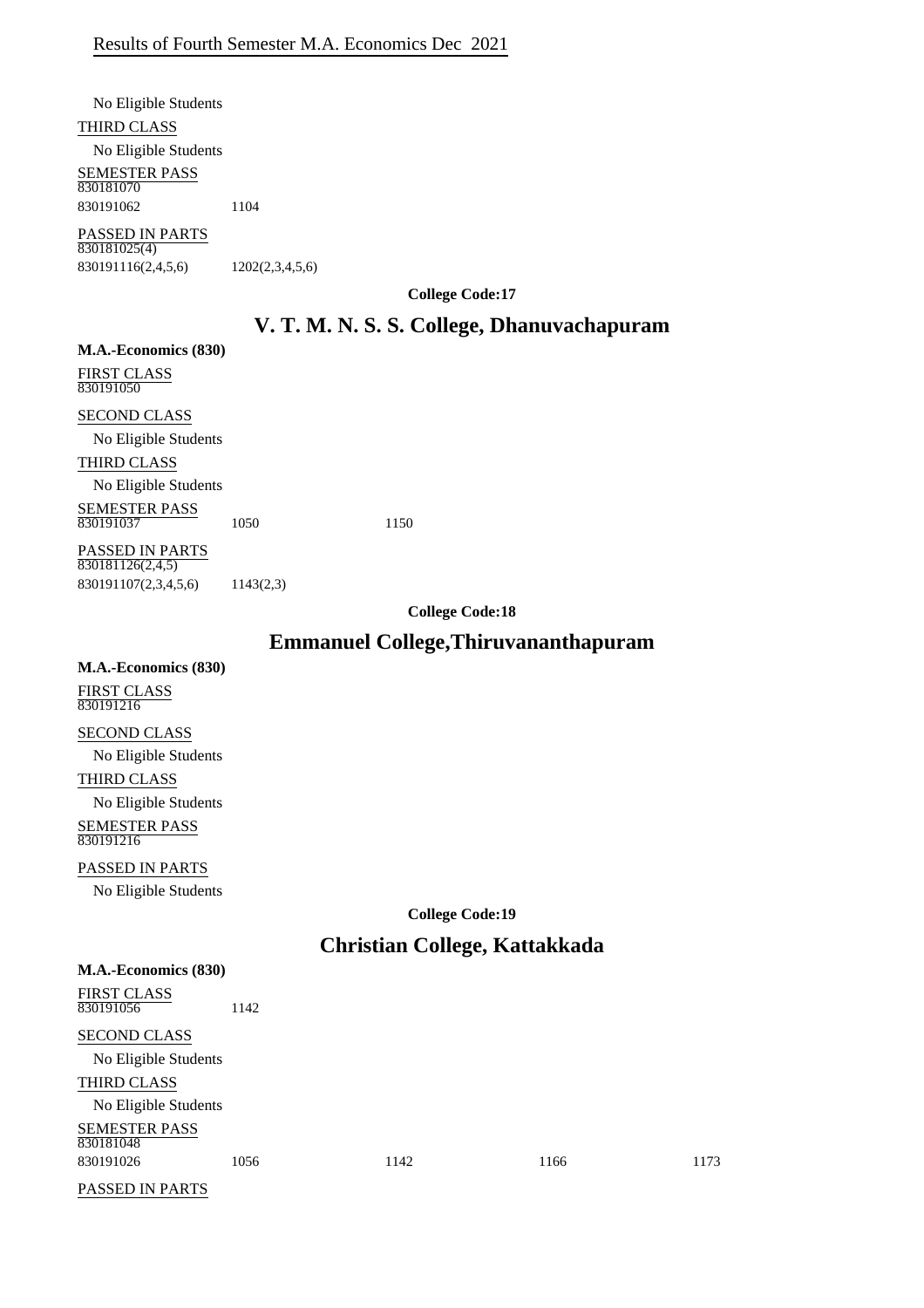| 830191105(2,3,4,5,6) | 1121(3,4,5,6) | 1136(2,5) | 1137(2,3,4,5,6) | 1165(2,3,5,6) |
|----------------------|---------------|-----------|-----------------|---------------|
|                      |               |           |                 |               |

**College Code:22**

## **A J College of Science and Technology,Thonnakkal,Thiruvananthapuram**

| M.A.-Economics (830)                    |                        |                          |      |      |
|-----------------------------------------|------------------------|--------------------------|------|------|
| <b>FIRST CLASS</b><br>830181062         |                        |                          |      |      |
| 830191038                               | 1084                   | 1112                     | 1235 |      |
| <b>SECOND CLASS</b><br>830181045        |                        |                          |      |      |
| THIRD CLASS                             |                        |                          |      |      |
| No Eligible Students                    |                        |                          |      |      |
| <b>SEMESTER PASS</b><br>830181045       | 1062                   |                          |      |      |
| 830191007                               | 1020                   | 1038                     | 1084 | 1102 |
| 1112                                    | 1219                   | 1235                     |      |      |
| PASSED IN PARTS<br>830181106(1)         |                        |                          |      |      |
| 830191193(4,6)                          | 1245(1,2,3,4,5)        |                          |      |      |
|                                         | <b>College Code:27</b> |                          |      |      |
|                                         |                        | S.N. College, Chathanoor |      |      |
| M.A.-Economics (830)                    |                        |                          |      |      |
| <b>FIRST CLASS</b>                      |                        |                          |      |      |
| 830181039                               |                        |                          |      |      |
| 830191091                               | 1100                   | 1156                     | 1205 | 1209 |
| 1210                                    | 1211                   | 1212                     | 1214 | 1215 |
| 1226                                    |                        |                          |      |      |
| <b>SECOND CLASS</b><br>830181032        |                        |                          |      |      |
| THIRD CLASS                             |                        |                          |      |      |
| No Eligible Students                    |                        |                          |      |      |
| <b>SEMESTER PASS</b>                    |                        |                          |      |      |
| 830181032                               | 1039                   |                          |      |      |
| 830191035                               | 1036                   | 1091                     | 1100 | 1101 |
| 1114                                    | 1156                   | 1205                     | 1206 | 1207 |
| 1208                                    | 1209                   | 1210                     | 1211 | 1212 |
| 1214                                    | 1215                   | 1226                     |      |      |
| PASSED IN PARTS<br>830191127(1,3,4,5,6) |                        |                          |      |      |
|                                         |                        | <b>College Code:29</b>   |      |      |
|                                         | S. N. College, Kollam  |                          |      |      |
| M.A.-Economics (830)                    |                        |                          |      |      |
| EIDET CLASS                             |                        |                          |      |      |

FIRST CLASS No Eligible Students SECOND CLASS No Eligible Students THIRD CLASS No Eligible Students SEMESTER PASS No Eligible Students PASSED IN PARTS